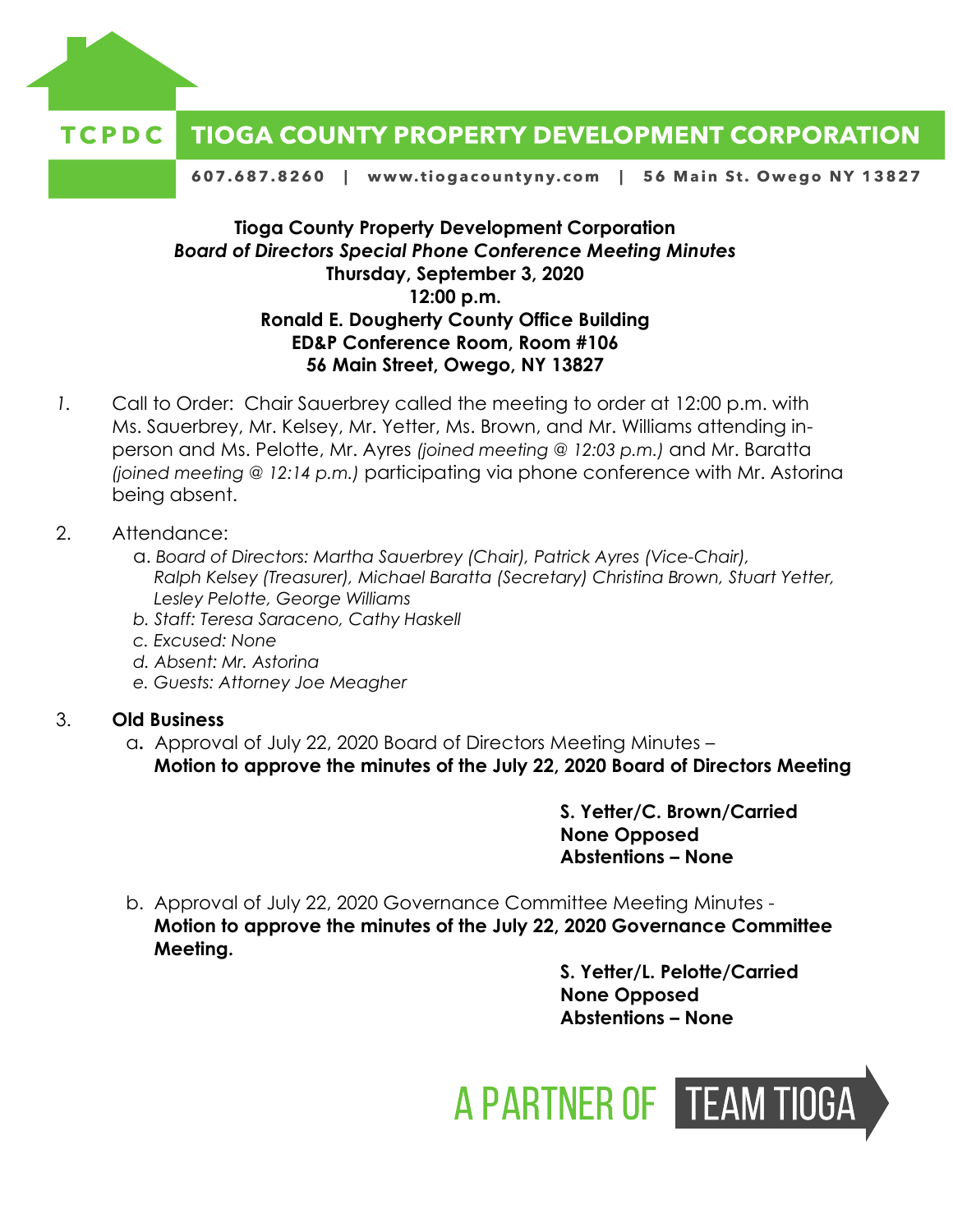c**.** Approval of July 22, 2020 Finance Committee Meeting Minutes – **Motion to approve the minutes of the July 22, 2020 Finance Committee Meeting**

> **R. Kelsey/C. Brown/Carried None Opposed Abstentions – None**

d**.** Approval of July 22, 2020 Audit Committee Meeting Minutes - **Motion to approve the minutes of the July 22, 2020 Audit Committee Meeting**

> **R. Kelsey/C. Brown/Carried None Opposed Abstentions – None**

**Motion to move into Executive Session to discuss potential property acquisitions and contract negotiations at 12:03 p.m.** 

> **R. Kelsey/C. Brown/Carried None Opposed Abstentions - None**

- 4**. New Business**
	- **a. Discussion of Change of Location and Property Purchases for Residential Redevelopment –** Discussion tabled for Executive Session due to discussion regarding property acquisitions.
		- **b. Discussion of Resolution Amending TCPDC Certificate of Incorporation to Accommodate a Proposed TCPDC's Partnership and Subsequent Obligations with Home Leasing for the Owego Gardens II Project –** Discussion tabled for Executive Session due to discussion regarding potential contract negotiations.
		- **S. Yetter motioned to adjourn Executive Session at 12:37 p.m.**

**Motion to authorize Ms. Saraceno to commence project negotiations for the identified project properties in the Village of Owego.** 

> **C. Brown/R. Kelsey/Carried None Opposed Abstentions - None**

On roll call vote, Ms. Sauerbrey, Mr. Ayres, Mr. Baratta, Mr. Kelsey, Mr. Yetter, Ms. Brown, Ms. Pelotte, and Mr. Williams were in favor of Ms. Saraceno commencing project negotiations with final contract approval with the Board of Directors with Mr. Astorina being absent.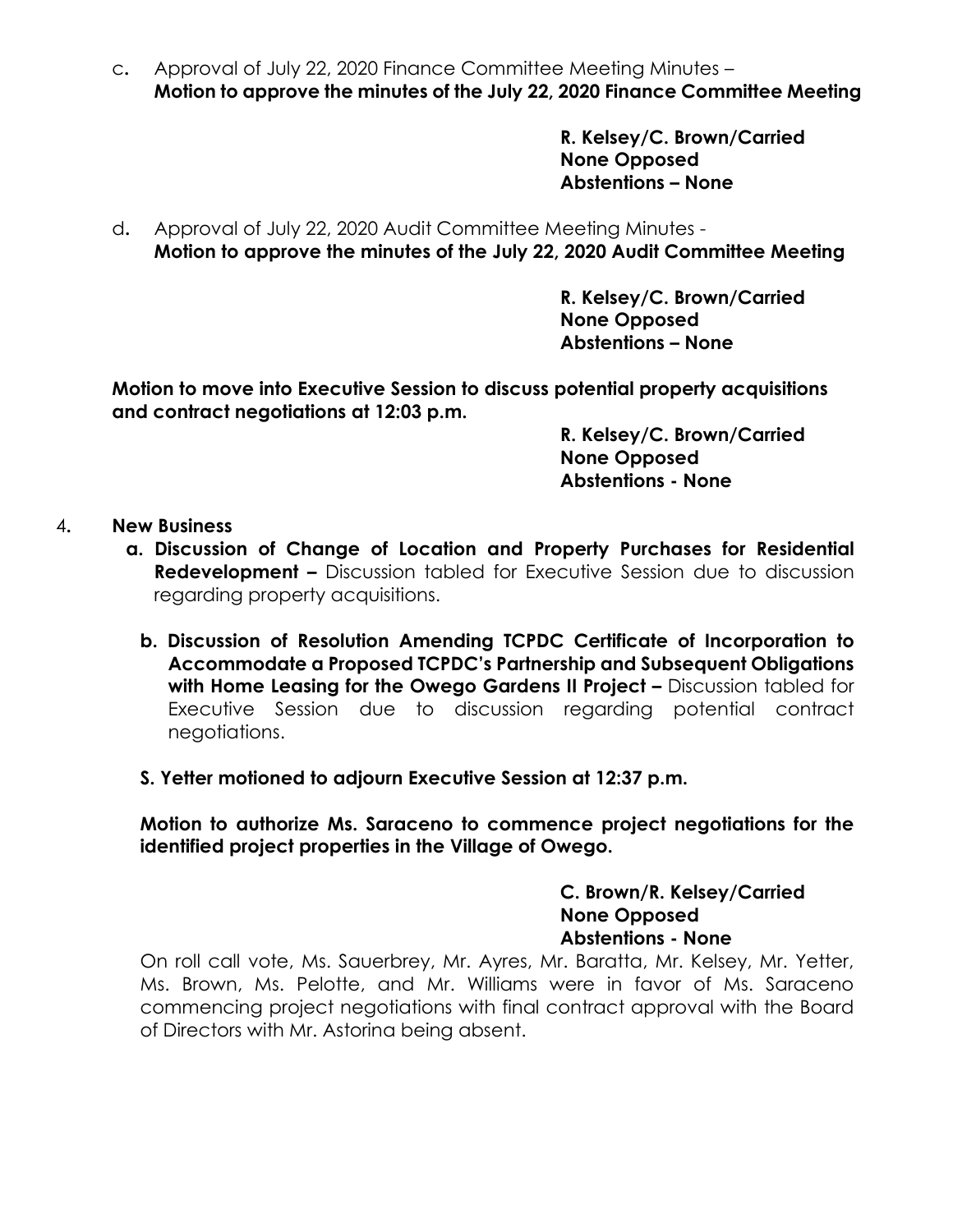**Motion to authorize Ms. Saraceno to commence negotiations for additional properties in close proximity to the project properties for future development in the Village of Owego.** 

## **S. Yetter/C. Brown/Carried None Opposed Abstentions - None**

On roll call vote, Ms. Sauerbrey, Mr. Ayres, Mr. Baratta, Mr. Kelsey, Mr. Yetter, Ms. Brown, Ms. Pelotte, and Mr. Williams were in favor of Ms. Saraceno commencing project negotiations with final contract approval with the Board of Directors with Mr. Astorina being absent.

## **Motion to authorize Ms. Saraceno to sign an engagement letter for definition and explanation of accounting for Home Leasing's Owego Gardens II project for a cost not to exceed \$500.00 with the Bonadio Group.**

#### **R. Kelsey/S. Yetter/Carried None Opposed Abstentions - None**

On roll call vote, Ms. Sauerbrey, Mr. Ayres, Mr. Baratta, Mr. Kelsey, Mr. Yetter, Ms. Brown, Ms. Pelotte, and Mr. Williams were in favor of Ms. Saraceno signing an engagement letter for definition and explanation of accounting for Home Leasing's Owego Gardens II project for a cost not to exceed \$500.00 with the Bonadio Group with Mr. Astorina being absent.

In regards to the Certificate of Incorporation proposed amendments, Ms. Saraceno reported the language change is specifically to Articles 3 and 4 to include "including, but not limited to, by provision and fostering of housing for persons and families of low and moderate income".

Ms. Saraceno inquired about the amendment cost to the Board. Attorney Meagher reported there is a filing fee estimated to be less than \$100.00. Attorney Meagher reported the amendment requires the approval of the Attorney General and then submission to the Secretary of State at time of filing.

Mr. Williams inquired as to whom is requesting the amendment. Mr. Kelsey reported Home Leasing, which is the organization representing Owego Gardens II. Mr. Kelsey further reported by doing this now, it provides clarification in the event TCPDC wishes to pursue this relationship noting any costs associated would be submitted to the organization for reimbursement. Of note, the Certificate of Incorporation amendment does not signify partnership or subsequent obligations with this organization.

**Motion to authorize resolution to approve amendments to the Tioga County Property Development Corporation (TCPDC) Certificate of Incorporation as set forth in Exhibit "A".** 

**C. Brown/G. Williams/Carried None Opposed Abstentions - None**